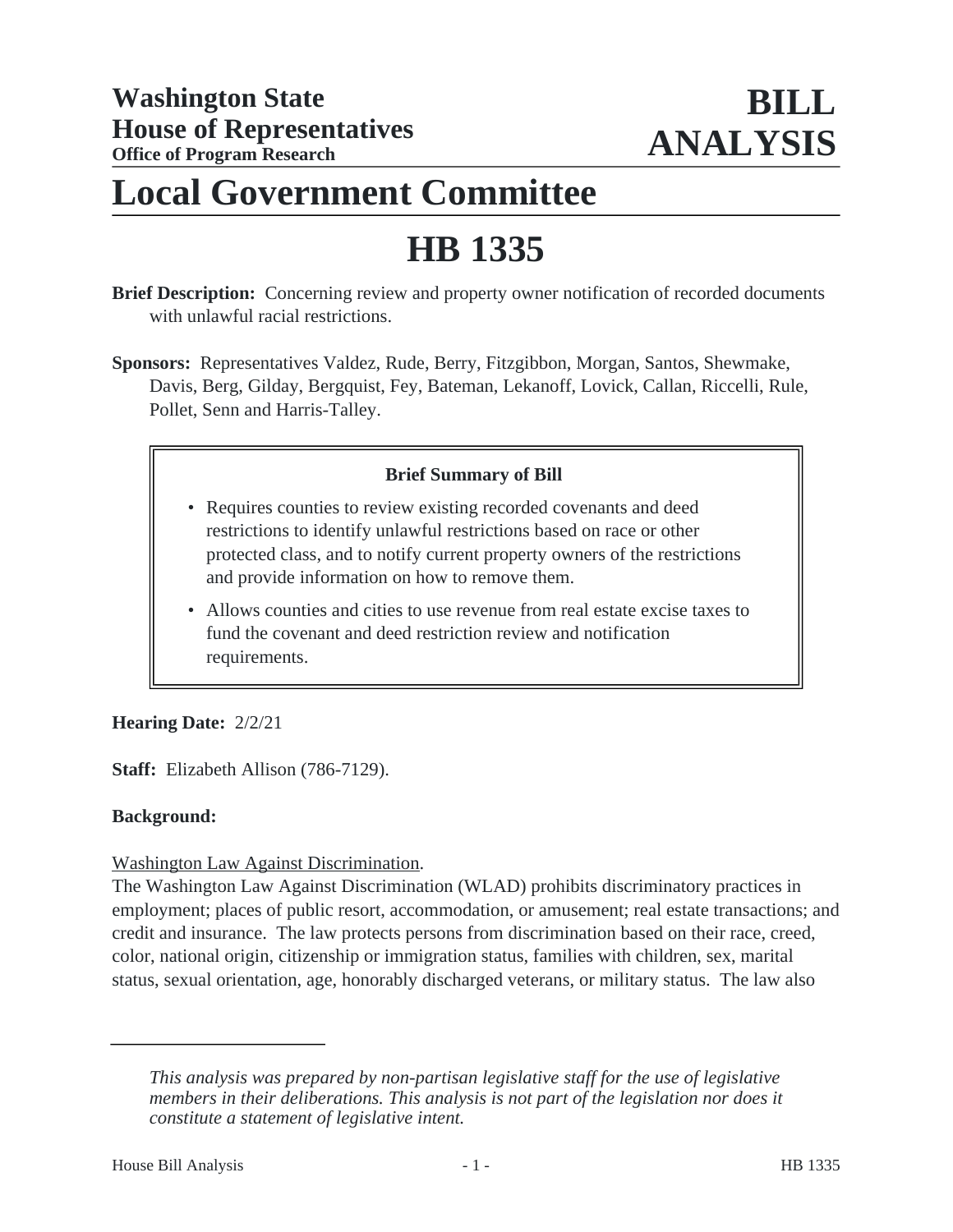protects persons from discrimination based on the presence of any sensory, mental, or physical disability or the use of a trained dog guide or service animal by a person with a disability.

The WLAD declares void any provision in a written instrument relating to real property that purports to forbid or restrict the conveyance, encumbrance, occupancy, or lease of the property to individuals within a protected class. If a written instrument contains a provision void under the WLAD, the owner, occupant, or tenant of the property or the homeowners' association board may bring an action in superior court to have the provision stricken from the public records.

## Growth Management Act.

The Growth Management Act (GMA) is the state's comprehensive land use planning framework for counties and cities. Eighteen counties and the cities within them are required by populationbased criteria to fully plan under the GMA, while other counties and cities can opt to fully plan. The GMA establishes land use designation and environmental protection requirements for all Washington counties and cities, and a much wider array of planning duties for the fully planning 29 counties.

Fully planning jurisdictions are directed to adopt internally consistent comprehensive plans that are generalized, coordinated land use policy statements. Comprehensive plans must include specific planning elements, each of which is a subset of a comprehensive plan. Examples include a capital facilities plan, a housing element, and a land use element. The comprehensive plan must be updated every eight years.

The capital facilities plan must include the following:

- an inventory of existing capital facilities owned by public entities showing the location and capacities of the capital facilities;
- a forecast of future needs for such capital facilities;
- the proposed locations and capacities of expanded new capital facilities;
- at least a six-year plan that will finance such capital facilities and clearly identifies sources of public money to do so; and
- a requirement to reassess the land use element if probable funding falls short of meeting existing needs.

### Real Estate Excise Tax.

Counties and cities are authorized to impose a real estate excise tax (REET) on the sale of real property. Counties may impose the tax within the unincorporated areas of the county, and cities may impose the tax within their incorporated boundaries. The tax rate may not exceed .25 percent of the selling price.

Revenue from the REET must be used for capital projects and improvements, which include public works projects for planning, acquisition, construction, reconstruction, repair, replacement, rehabilitation, or improvement of various types of facilities and infrastructures, which include:

- streets, roads, highways, and sidewalks;
- street and road lighting systems;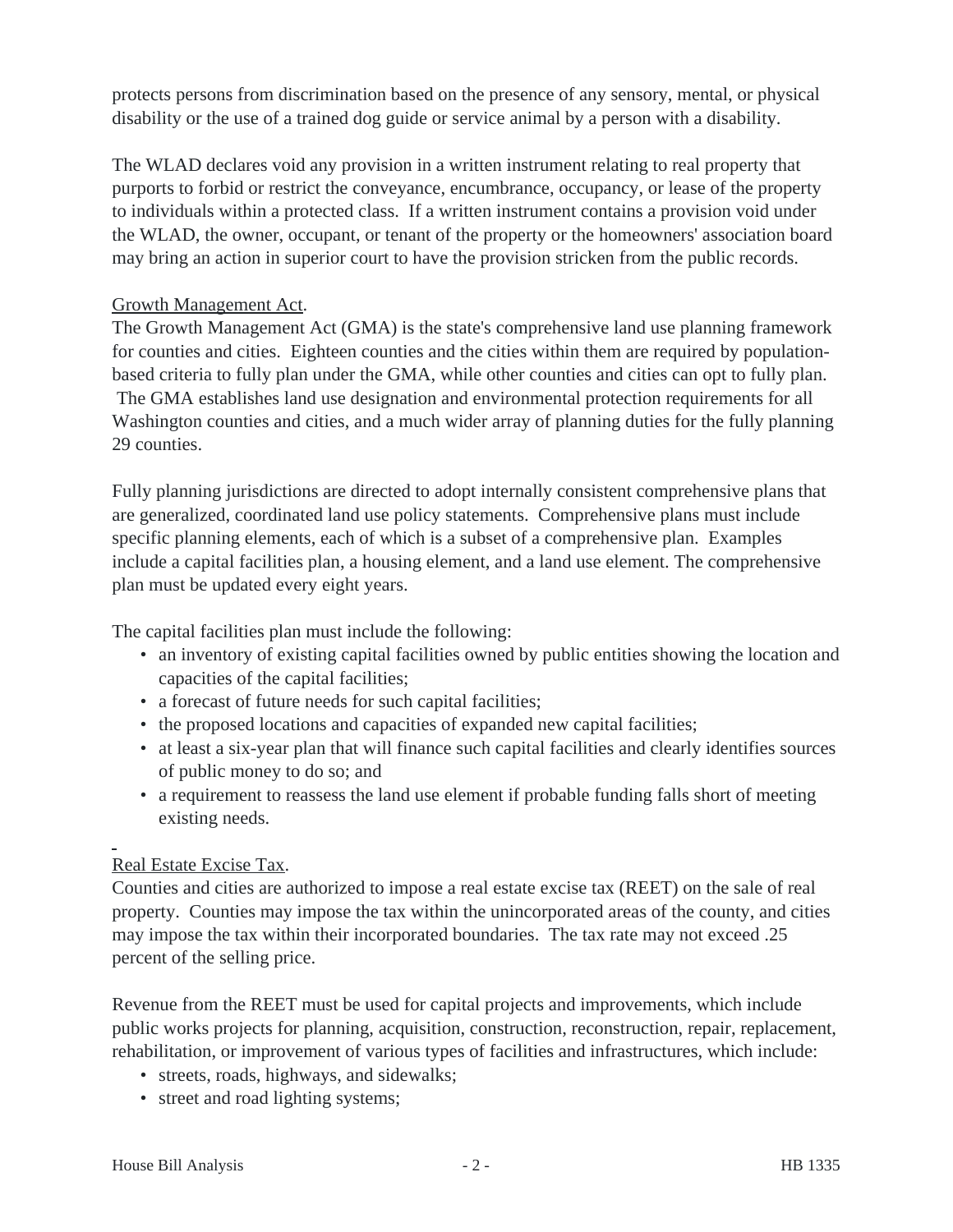- traffic signals;
- bridges;
- domestic water systems;
- storm and sanitary sewer systems;
- parks and recreational facilities;
- law enforcement and fire protection services;
- trails:
- libraries:
- administrative and judicial facilities; and
- river and waterway flood control projects.

Counties and cities that are required to plan under the GMA are authorized to impose an additional REET on the sale of real property at a rate of .25 percent of the selling price. Counties and cities that choose to plan may impose the additional REET upon approval by a majority of voters. Revenue from the additional REET must be used for financing capital projects specified within the capital facilities plan element of the comprehensive plan including the planning, acquisition, construction, reconstruction, repair, replacement, rehabilitation, and improvement of:

- streets, roads, highways, and sidewalks;
- street and road lighting systems;
- traffic signals;
- bridges;
- domestic water systems;
- storm and sanitary systems; and
- parks.

Until January 1, 2026, counties and cities are authorized to use revenue from the additional REET for the planning, acquisition, construction, reconstruction, repair, rehabilitation, replacement, or improvement of facilities serving the homeless and affordable housing projects.

#### **Summary of Bill:**

Prior to the date a county or city is required to update its comprehensive plan of the GMA, counties and cities must work cooperatively to review existing recorded covenants and deed restrictions to identify documents that include racial or other restrictions on property ownership against protected classes. Counties and cities must notify current property owners of such restrictions after they have been identified and must provide information to property owners on how to strike and void unenforceable provisions from the original document. Costs are to be apportioned among the cities and counties based on population.

Beginning July 1, 2021, until the date a county or city is required to update its GMA comprehensive plan, counties and cities may use revenue from REET toward the review and property owner notification requirements.

#### **Appropriation:** None.